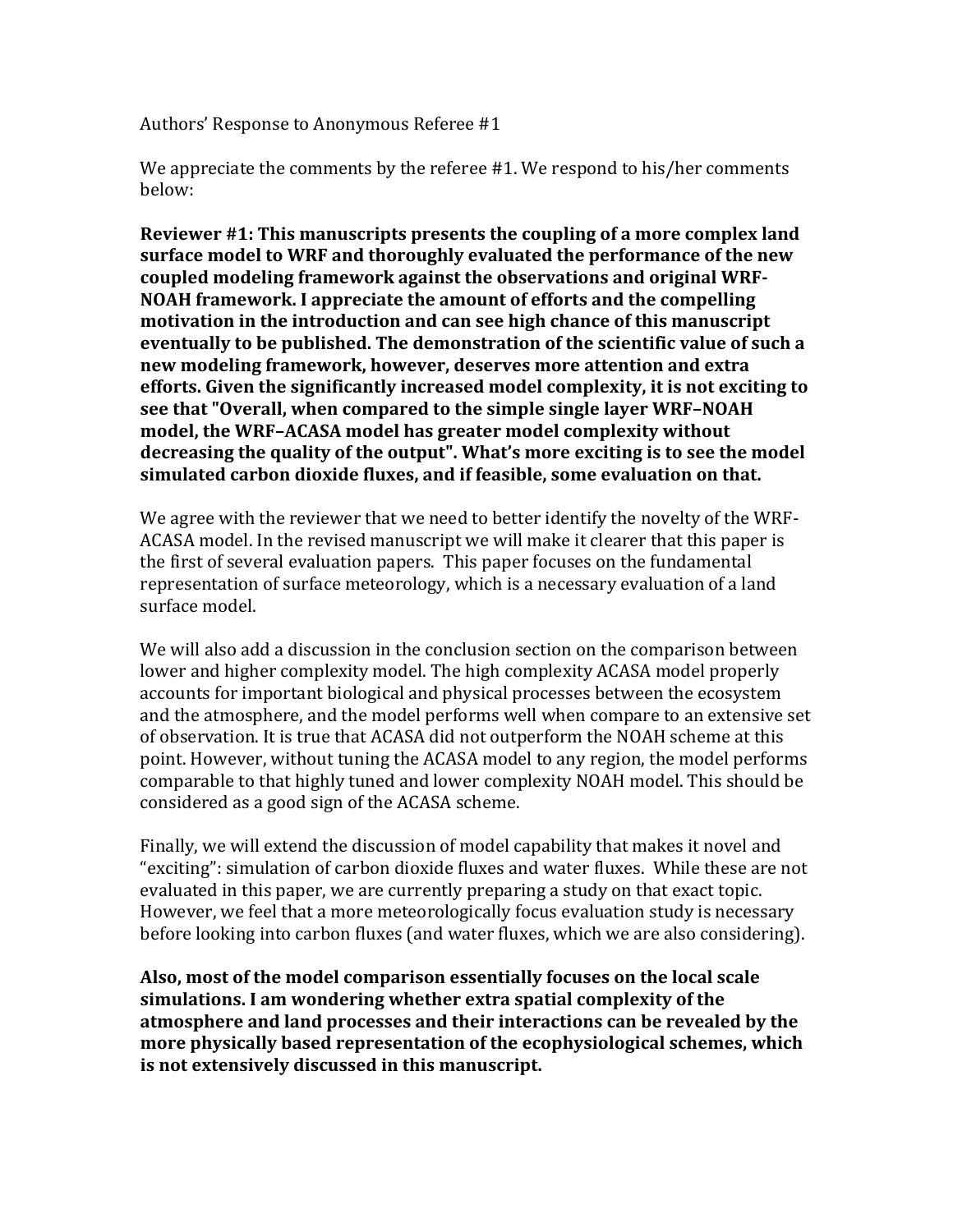The reviewer raises an interesting point about the complexity and spatial issues of the study. The sophisticated ecophysiological schemes of ACASA are not discussed in detail in this manuscript, because that work has already been fairly extensively published and is referenced in the manuscript. However, we understand the need to extend the discussion of this topic, which will be done in the revised manuscript.

# Lastly, the figure quality can be improved. For example, the fonts in Fig. 5-13 are too small to read.

The quality of figures will be improved in the revised manuscript. We will pay particular attention to the visibility of figures including the fonts.

# Figure 3 seems not necessary and can be easily combined with Fig. 2.

This is a great idea, and we will combine Figure 2 and 3 in the revised manuscript.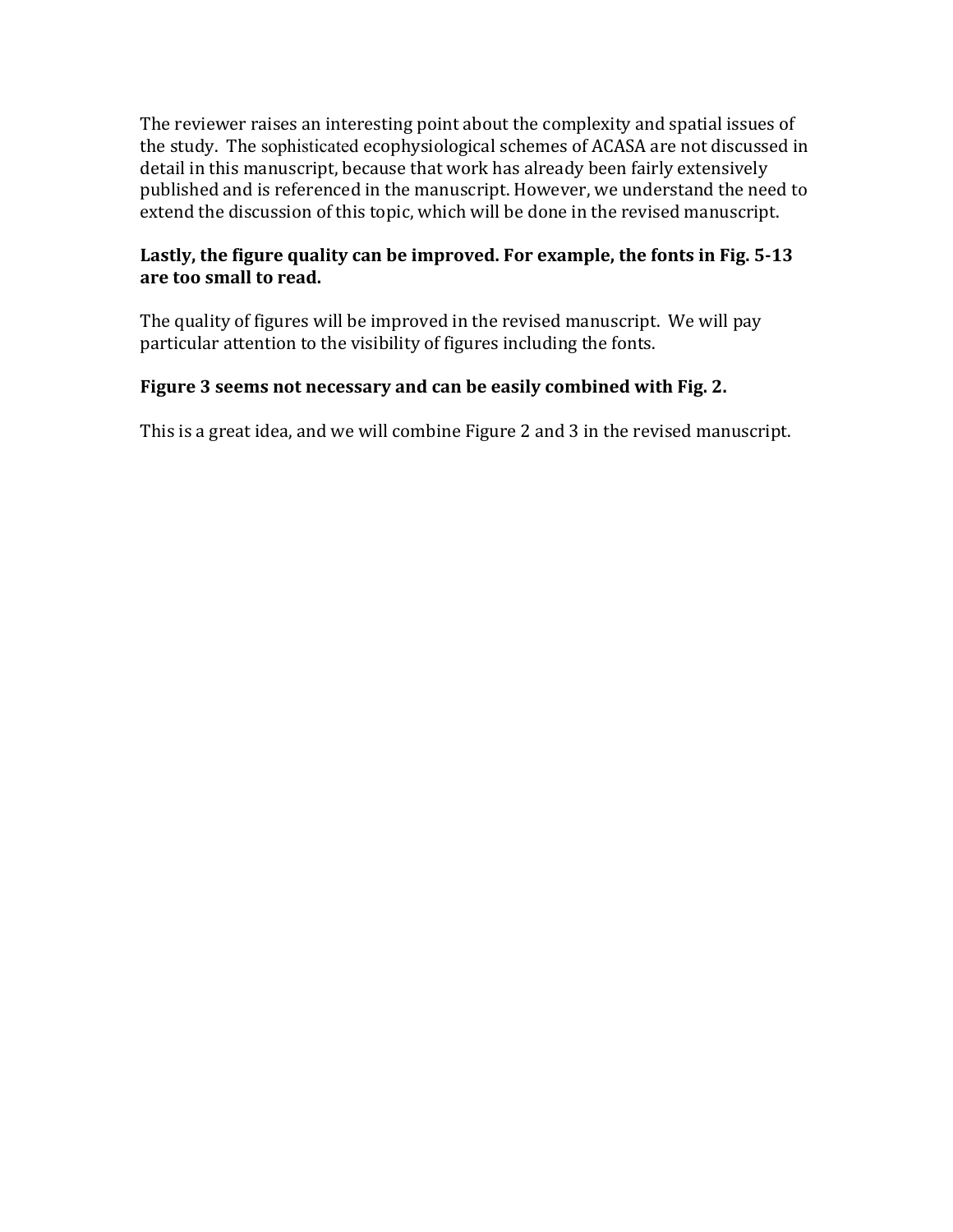### **Authors' Response to Anonymous Referee #2**

We appreciate the comments by the referee #2. We respond to his/her comments point by point.

#### **Reviewer #2: Major Comment:**

**(1) I think, the overall advantages gained due to increased model complexity have been lost in presenting the results for all 700 sites together. Authors discuss some of the advantages particularly related to land cover type in the text e.g. Line 5 to 14, page 2843; however these advantages are not clearly visible to me in Figure 2 and other figures. Focusing the results for contrasting land cover regions, e.g. central valley regions would be helpful.** 

We realize that we have to improve the discussion on why WRF-ACASA is a novel and useful model in comparison to WRF-NOAH. The revised manuscript will include the following point:

Beyond the complexity of the land surface scheme used in ACASA, ACASA can simulate carbon dioxide fluxes and water fluxes using high complexity turbulent scheme. While this is not presented in this particular paper, which focuses on the more fundamental meteorological aspect of the land surface model, we are currently preparing new manuscripts on the evaluation of carbon dioxide and water fluxes in WRF-ACASA. However, we feel that an evaluation of surface meteorological variables (such as temperature, dew point temperature and relative humidity) is first necessary step.

In addition, we will try to better highlight the advantages of using WRF-ACASA compared to WRF-NOAH and we will focus the results for the contrasting land cover regions in the Central Valley of California.

We will also add a discussion in the conclusion section on the comparison between lower and higher complexity model. The high complexity ACASA model properly accounts for important biological and physical processes between the ecosystem and the atmosphere, and the model performs well when compare to an extensive set of observation. It is true that ACASA did not outperform the NOAH scheme at this point. However, without tuning the ACASA model to any region, the model performs well and quantitatively similar to that highly tuned and lower complexity NOAH model. This should be considered as a good sign of the ACASA scheme.

**(2) Several figures e.g. Figures 6 and 7 are not legible, i.e. figure legends, x and y axis titles are not readable, mostly because authors present 16 plots in a single figure. Also, hourly data has been plotted (I think) in Figure 6, and 10 which may not be required because hourly composite (diurnal cycle) have been presented in the subsequent figures. Authors may want to synthesize the data and present in the figure only when it is necessary. For example, authors may want to present the figure only for JJA because land-atmosphere interaction is strong during JJA. Also,**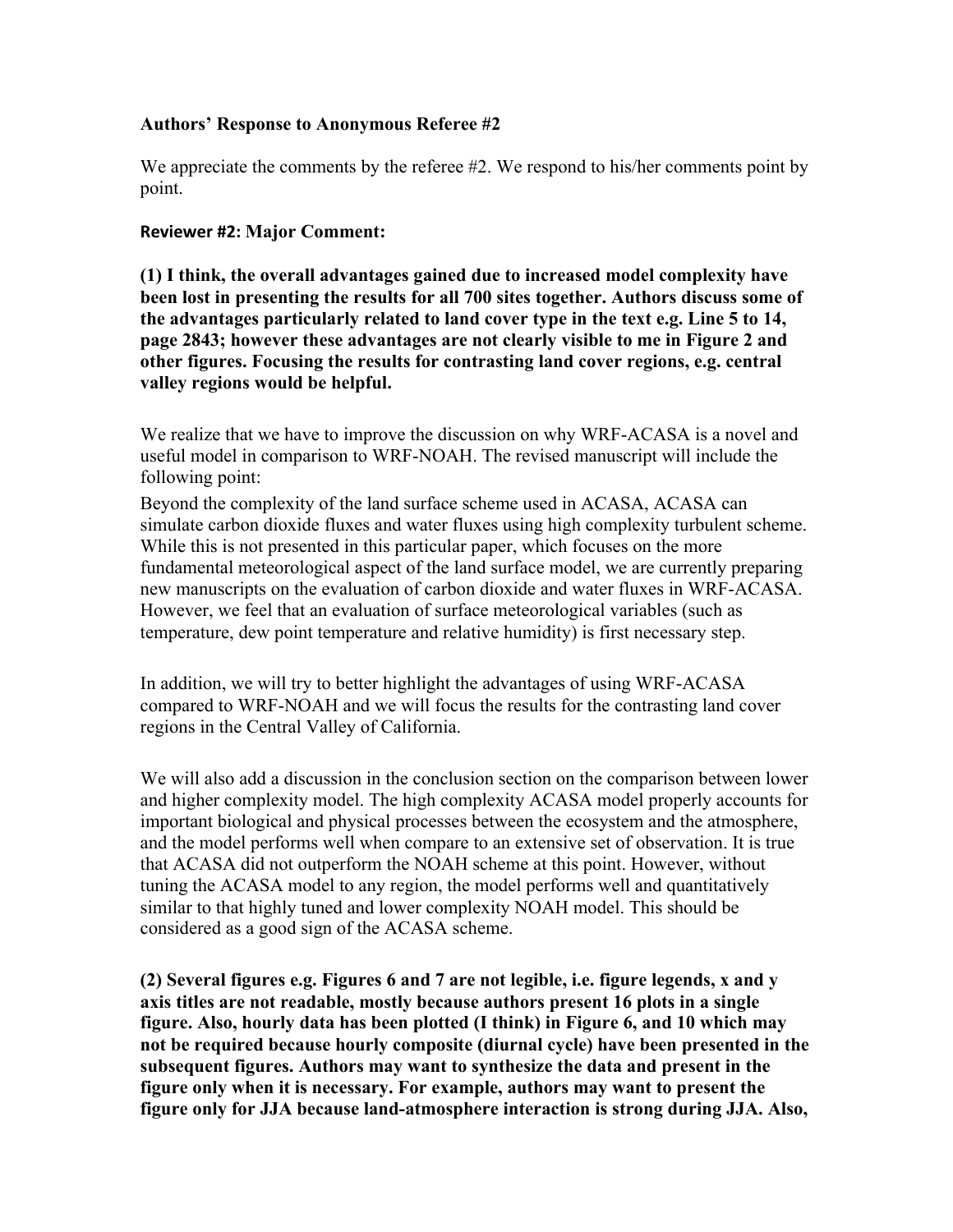#### **plotting the difference plot from observation in Figures 6, and 10 may be helpful.**

We realize that we need to improve the quality of the figures. The revised manuscript will include figures with better visibility and organization. We will follow the advice of the reviewer regarding figures 6 and 10 in the revision.

### **Minor Comments**

### **(1) Page 2834, Line 5: 2.5 degree (equivalent to 250 km2) -> 2.5 degree (equivalent to 250 km at the equator)**

This will be corrected in the revised manuscript.

# **(2) Page 2845, Line 10 to 19: This description seems to be based on Figure 7, MD JJA. Please check why there is sharp drop at the beginning of the diurnal pattern. Does this affect the simulation?**

The sharp drop at the beginning of the diurnal pattern originates from the observational data and probably caused by instrumental error. This will be made clear in the revised manuscript.

### **(3) Basins and stations are confused some times. For example, page 2848 Line 28-29, says Figure 10 show results for four stations; whereas Figure 10 caption says results are for four basins. Since, a basin has several stations (Table 2), please check carefully.**

This will be corrected in the revised manuscript.

# (4) **First paragraph in section 4 describes differences between ACASA and NOAH LSM, which is rather long and may not be needed here. Such description can be a part of model description (Section 2.2)**

We agree with the reviewer and this will be changed in the revised manuscript.

### (5) **Page 2854, Line 6: "… ecosystem responses to the atmospheric impacts…" -> "… ecosystem responses to the human and natural disturbances.." or something similar to this.**

We will modify the sentence according to the reviewer's comment.

# **(6) Page 2870: Figure 9: Legends and axis titles are not legible.**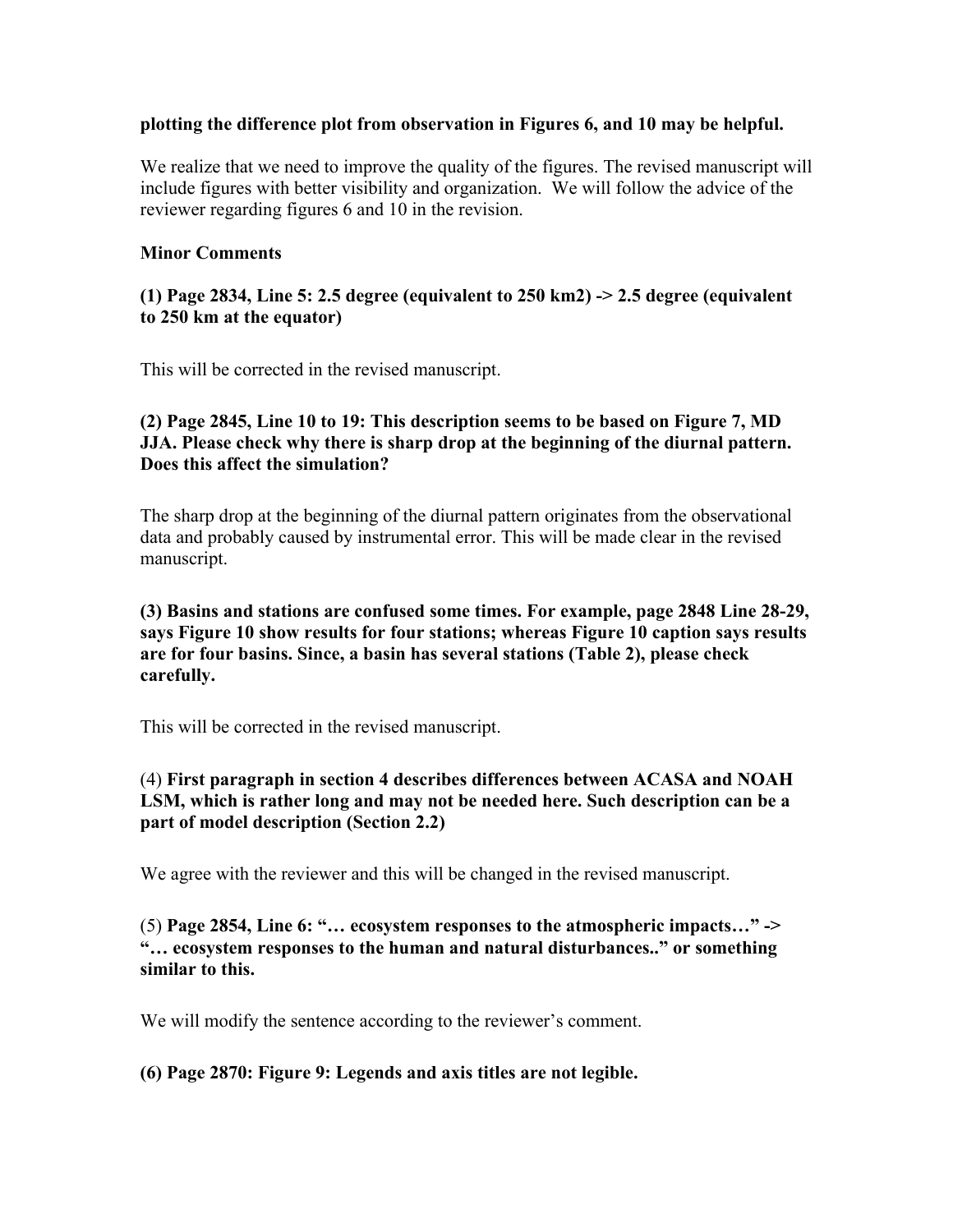We will improve the quality of all figures.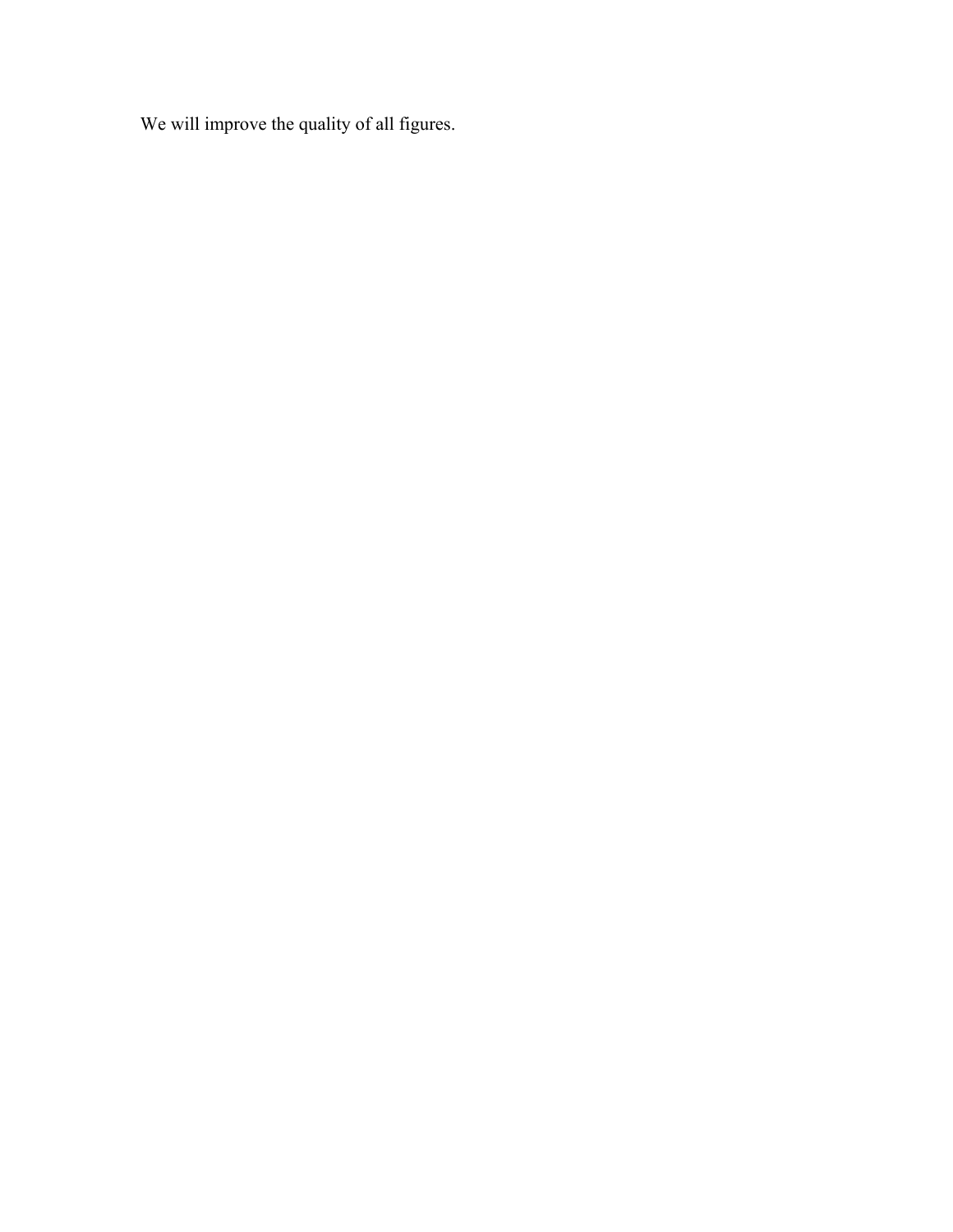### **Authors' Response to Anonymous Referee #3**

We appreciate the comments by the referee #3. We respond to each of his/her comments below.

#### **Reviewer #3: General Comments:**

**1. I suggest the Introduction be made more concise and include some more recent references. I am not sure if the necessity of land surface models should be so thoroughly discussed and defended, it makes the Introduction uncessesarily long in my opinion. For example, the majority of earth system models/coupled GCM now use land models with interactive carbon cycles (see for example Table 2 in Anav et al. 2013 which lists CMIP5 models and their relevant land components, attached as a supplement to this review). It should be clear that the limitations in the land surface models discussed in the Intro refer specifically to the land models of WRF, and not LSMs in general.** 

The revised manuscript will include a more focused introduction, and we will make clear of the limitation of LSMs refer specifically to the WRF model. In addition, we will acknowledge the importance of representing carbon fluxes in regional climate models and the gap in the complexity of the representation of the land surface between regional climate models and GCMs.

# **2. How are biophysical parameters set in each model (for example, land cover type, the LAI and canopy height?).**

We will provide more details in the revised manuscript on these parameters.

### **3. In regards to the issue with the measurement heights and what "2m" temperature is in the model: Is it not possible to use above-canopy simulated temperatures, and would these be more analogous to the observed temperatures? Also, what were the measurement heights for the four stations and how do these influence the results?**

The reviewer raises an interesting point. We do not believe it is possible to generally use the above-canopy simulated temperatures to emulate 2 m observed and interpolated (in reanalysis fields) temperatures that are generally measured above short grass canopies, with the 2 m temperatures representing measurements at 10-20 times the canopy height. The details of taller canopy turbulent transfer make such physical analogies to shorter canopies inaccurate, because 10 to 20 times the canopy height would frequently put the measurement and simulation heights above the surface layer and into the planetary boundary layer; or alternatively, using heights just above the taller canopy heights would also be problematic as they would be equivalent to meteorological measurements a few centimeters above a short grass canopy. We will give the measurement heights for the four stations as requested by the reviewer. We will discuss in the revised manuscript how these heights will influence the results.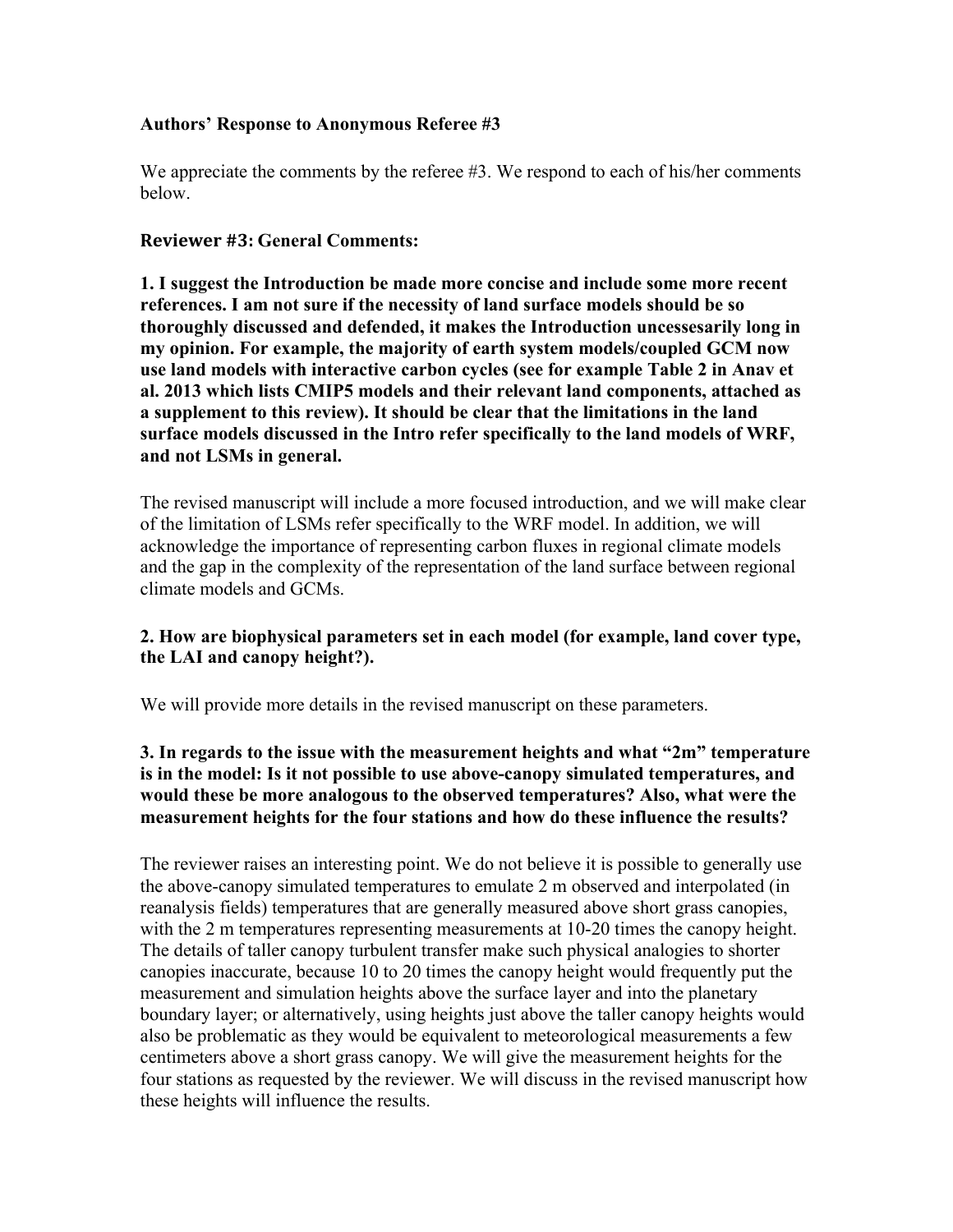**4. At some points the text in this section is repetitive, or else it does not follow a logical order. I suggest breaking up the results section to help the reader. Either divide it by the meteorological variable discussed (e.g. 3.1 Temperature; 3.2 Dew point temperature, etc), or by the regions (e.g. 3.1 Northeast Plateau; 3.2 Mojave desert, etc.). Another suggestion is to segregate all discussion of reasons for modelobs mismatch from the results – either separately for each variable or together at the end of this section. This would reduce the repetition.**

We will take the suggestion of the reviewer and will better organize the result and discussion sections. In particular, we will keep in mind the need to reduce the repetition and thus simplify the paper.

# **5. Since relative humidity is a function of the temperature and Td, it makes sense to me to combine the Td and RH results/discussion. This is another place where repetition could be reduced.**

We agree with the reviewer and realize the need to combine the results and discussion.

### **Specific comments**

### **Page 2834, Lines 13-16: It is not clear to me how the study addressed objective 1, since model parameters are barely covered in this paper.**

We will rephrase the objectives of this study to "evaluate the newly coupled WRF-ACASA model simulate surface meteorology from the diurnal to seasonal cycle over California, a region with a complex terrain and heterogeneous ecosystems".

### **Pg. 2834, Lines 1-2: "The mass-based terrain following coordinate in WRF improves the surface processes." This sentence is vague, which surface processes are improved with the terrain-following coordinate?**

We will clarify and provide reference to this statement.

# **Page 2840, Line 28: Precipitation is not included in the results/discussion.**

We agree with the reviewer and we will remove the mention of precipitation.

### **Page 2841, Lines 16-22: Figure 4 is not entirely necessary. The reasoning behind only using days with 24 hours of data is well explained and well justified without these sentences and the figure.**

We will remove Figure 4 as reviewer suggests.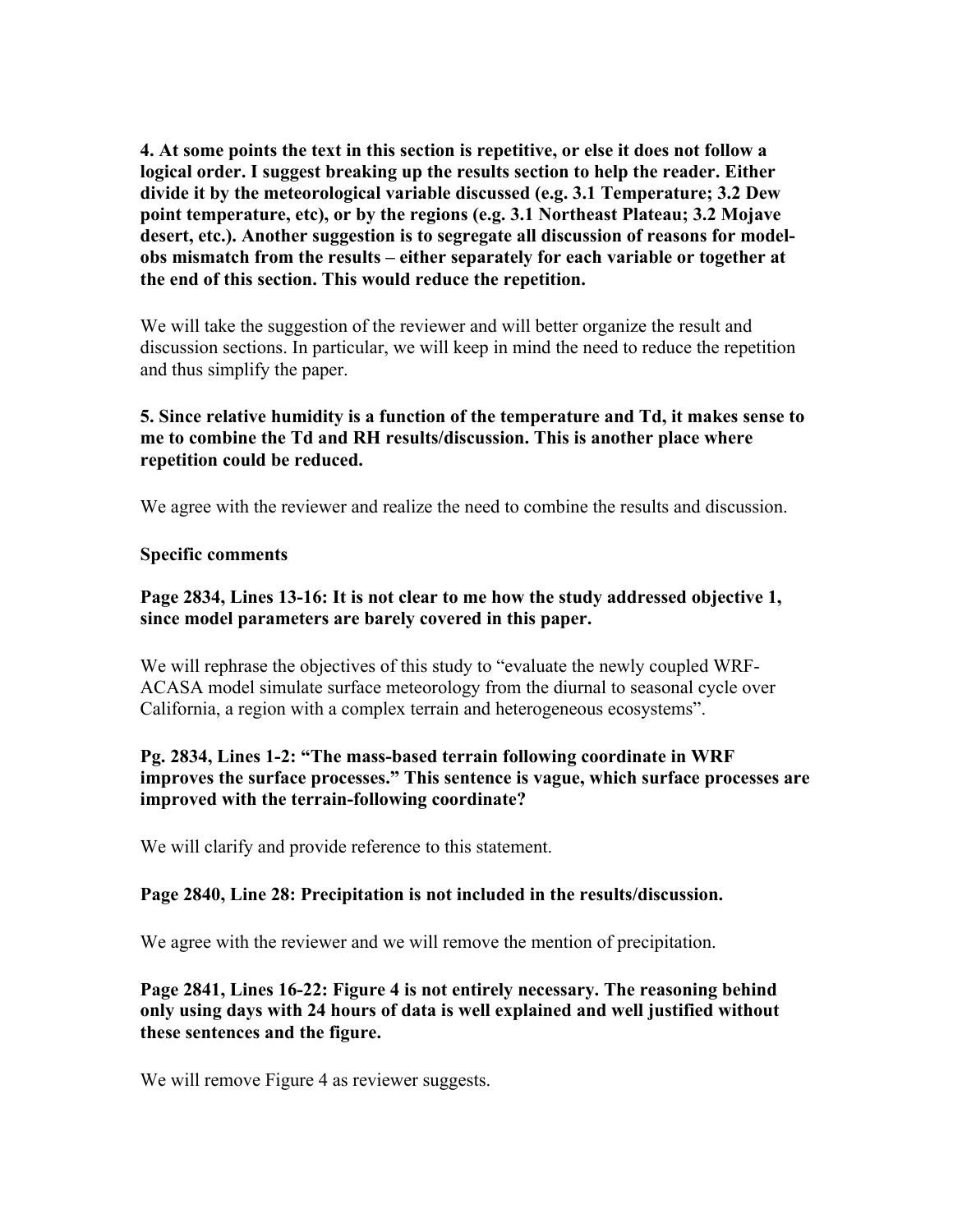**Page 2842: For the reader unaccustomed to maps of California, it would be helpful to explain where the Central Valley is – for example by stating that it is seen as the oval region of relatively warm temperatures (if true . . .). Otherwise, if Fig. 2 included a topographic map it would probably be more clear where the valley is.**

We will make clear in Figure 2 the different regions of California in the revised manuscript.

**Page 2843 Line 12-14: Related to the above, the meaning of this sentence is not entirely clear if you don't know exactly where the Central Valley is. The LAI is highest in the middle of the Central Valley, so ACASA simulates a higher latent heat flux and cooler temperatures than NOAH. Even though NOAH is a big-leaf model, does it scale the fluxes to get canopy level fluxes (i.e. by leaf area index or absorbed PAR)? And are the LAIs the same for NOAH and ACASA?**

We will clarify this sentence by providing the following details: both NOAH and ACASA use the same set of LAI values from the WRF model, however, ACASA distributes the LAI values into vertical layers according to vegetation types.

# **Page 2843, Lines 27-29: How are LAI values in ACASA determined?**

See statement above.

### **Page 2844, Line 24 – Page 2845, Line 2: What is the height of the lowest sigma layer? Also can it be shown that the turbulent mixing is lower in ACASA or is this just conjecture? Do the two models have similar night-time sensible heat fluxes?**

The first half sigma height is about 30 m, and the first full sigma height is about 60- 100m. We will remove the issue regarding the PBL height and we will explain in more detail the night-time temperature bias in the revised manuscript.

# **Page 2845, Line 24-25: Is this a typo, it seems visible in Fig. 6 that the diurnal range is smaller in WRF-ACASA.**

This analysis of the diurnal range will be assessed using Fig. 7. In addition, we will reconstruct Figure 6 to reflect daily variability instead of hourly temperature variation.

### **Page 2845, Line 29: I do not see a warm bias in NOAH during these times at the MC site.**

We will improve the analysis of Fig. 6, based on daily means.

# **Page 2848: I am not sure what Table 2/Figure 9 add. Through the rest of the paper, there are 4 basins discussed and now there are 13 – how do these relate? It seems**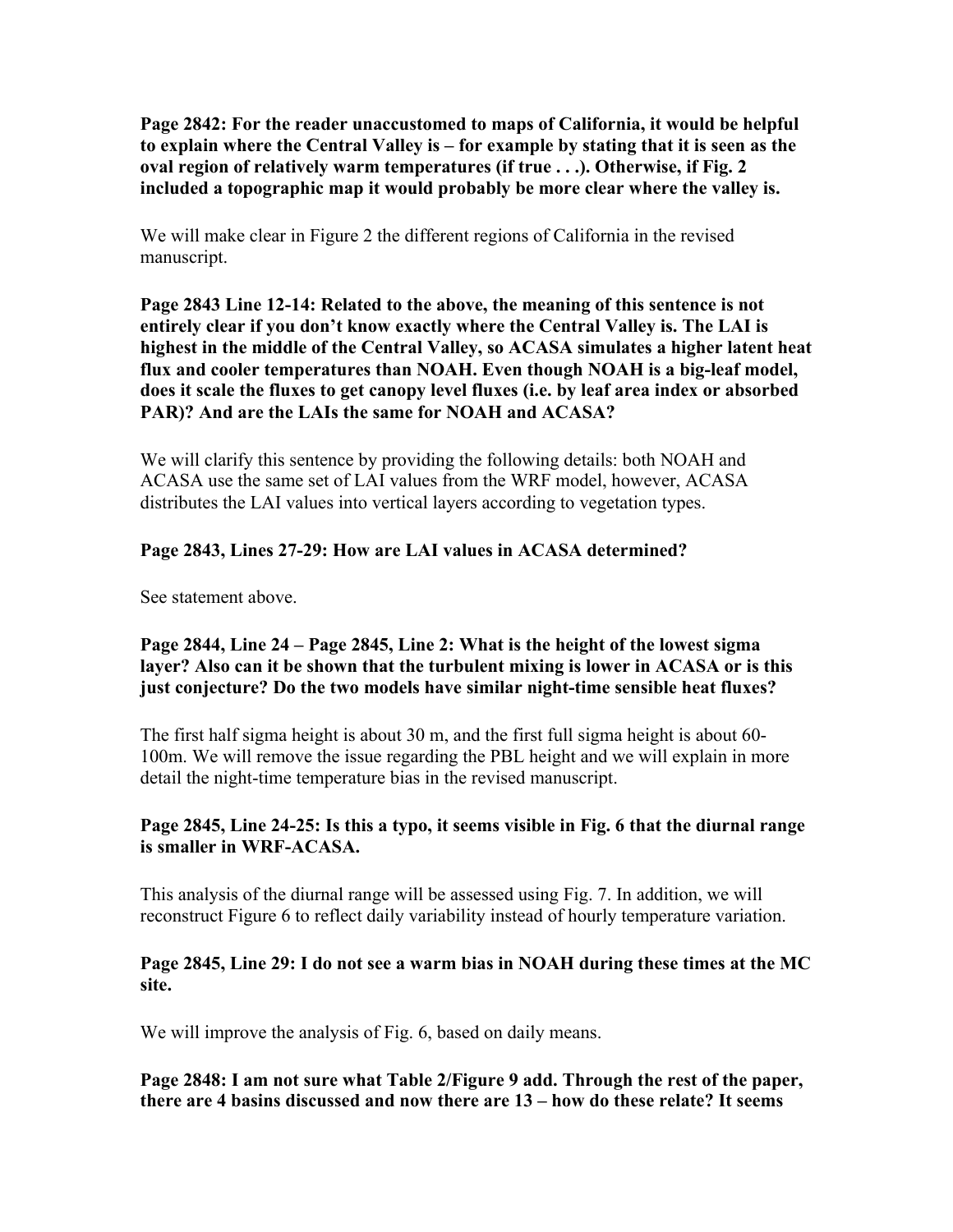### **this figure just confirms the previous analysis. If it's retained, the authors should show the equation used for the Degree of Agreement statistic. Also, in Fig. 9 the convention used in the other figures of red for WRF-NOAH and blue for WRF-ACASA is reversed.**

We will move Table 2 and Figure 9 as supplemental documents and correct the colors on the figure. We will provide the statistical equation as suggested by the reviewer. And we will add the following statement to clarify the issue regarding the air basins: "At the time of the study, there are 13 air basins over California designated by the California Air Resources Board to represent regions of similar meteorological and geographic conditions. In this study, 4 basins are selected for more detailed analysis due to their distinct meteorological, geographic, as well as ecological attributes."

# **Page 2850, Line 5: The choice of land surface model clearly does affect the simulation (as is shown in Fig. 10-11), but maybe not the overall basin-wide biases.**

We agree with the reviewer that the choice of land surface model does affect the simulation on certain stations but maybe not the overall basin-wide biases. We will clarify this in the revised manuscript.

### **Page 2850, Line 8: What is meant by "This" at the beginning of the sentence? Do you mean the poor model performance in both NOAH and ACASA? It is a little unclear since the previous sentence addresses atmospheric processes, but this sentence refers to surface properties. Also the following sentence is hard to understand as its written.**

"This" refers to the poor model performance in both NOAH and ACASA over the Mojave Desert. We will take the suggestion of the reviewer to rewrite this section to make it easier to understand.

# **Figure/Table Comments:**

# **1. Fig. 2: Replace the numbers in Fig. 2a with labels for each vegetation type.**

We will add a legend describing the vegetation types.

# **2. Figures 6 and 10 would be easier to interpret as difference plots (ie: Show the Model-Observations for each model). Or, plot the daily averages in Figures 6 and 10 since the diurnal cycle is examined in Figures 7 and 11.**

We will plot the daily averages of Figure 6 and 10 as suggested by the reviewer.

# **3. It would be useful for the four basins to be shown in Fig. 2 or 3.**